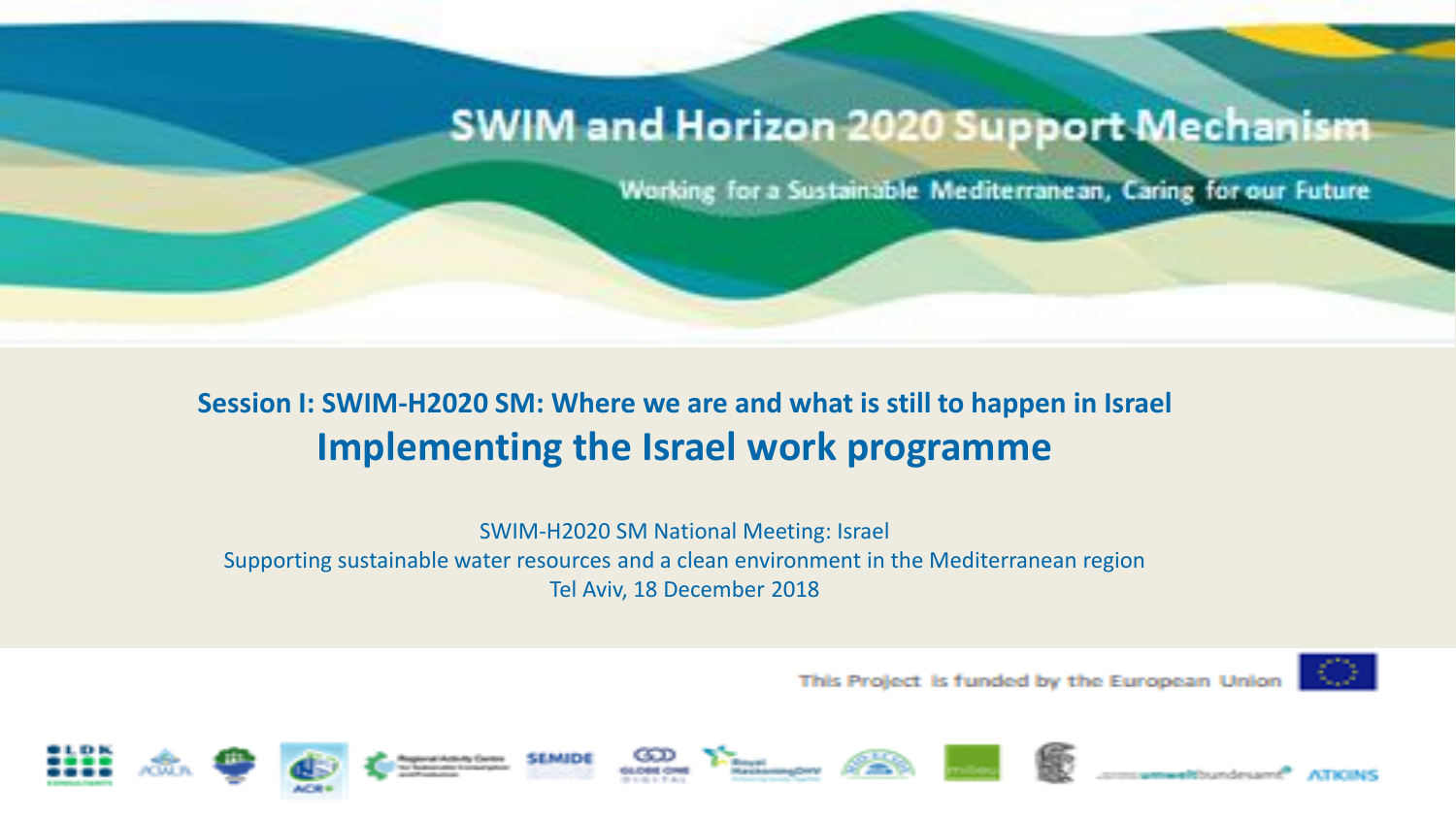# **SWIM-H2020 SM Expert Facility: Environment Component - 5 activities in Israel**

**EFH-IL-1 : Green and circular public procurement in central and local government in Israel, through policy development and capacity building for manufacturers and procurers**

| Description of the activity/ Status                                                                                                                                                                                       |                                                                                                                                              | %                       |
|---------------------------------------------------------------------------------------------------------------------------------------------------------------------------------------------------------------------------|----------------------------------------------------------------------------------------------------------------------------------------------|-------------------------|
| The purpose of the activity was to support<br>the on-going efforts of Israel to accelerate                                                                                                                                | The meeting with the expert provided new<br>insights to several bodies such as the                                                           | Reallocated/            |
| green procurement and green economy in<br>general.                                                                                                                                                                        | ministry of economy, manufacturers<br>association, the governmental procurement<br>administration.                                           | considered<br>concluded |
| A first mission was carried out on 23-25 July<br>2017, including meetings with various<br>stakeholders, on the findings of which the<br>Non-Key Expert submitted the proposed<br>next steps (including a second mission). | Main result: prioritization of relevant<br>sectors                                                                                           |                         |
| In the summer of 2018 it was jointly<br>decided to allocate the remaining expert<br>days to other on-going activities as the                                                                                              | Although it was part of the process, the<br>governmental procurement administration<br>backed off.<br>The MoEP continues to promote GPP with |                         |
| timing for the deepening of the activity was<br>not optimal.                                                                                                                                                              | the mentioned and new stakeholders.                                                                                                          |                         |

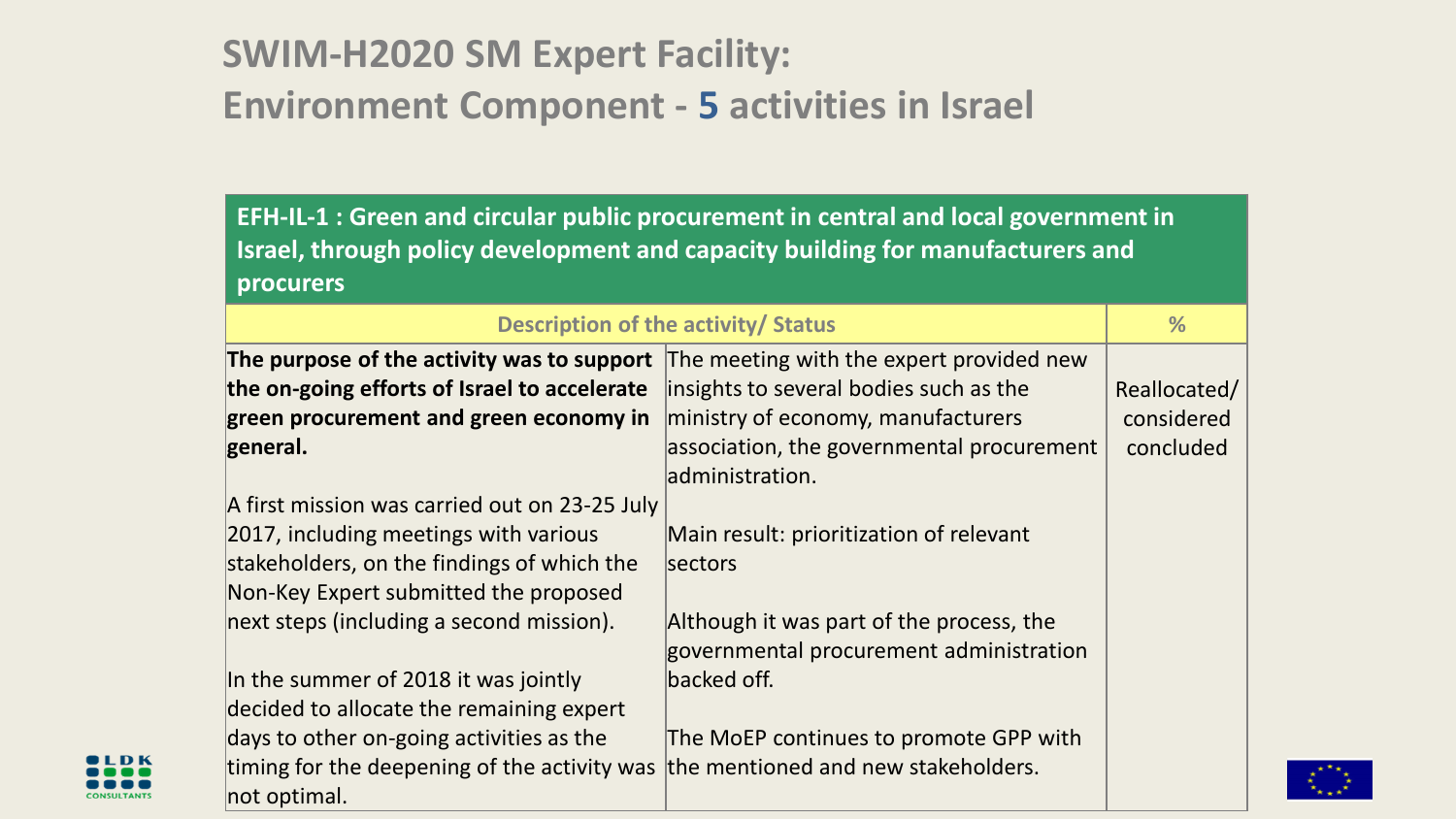# **SEIS- Shared Environment Information System**

### **The MoEP signed a contract with UNEP:**

- Development of environmental indicators
- Development of Municipal waste database
- Development of Hazardous waste information system and connection to the industry portal

### **Additional activities:**

- A study tour on waste monitoring, data collection and statistics was held on October, Vienna, Austria.
- Waste prevention workshop was held on December 11-12 with the participation of an expert from the Austrian Environmental Agency.
- A workshop on marine litter was held on December 18 with the participation of an expert from MIO-ECSDE.

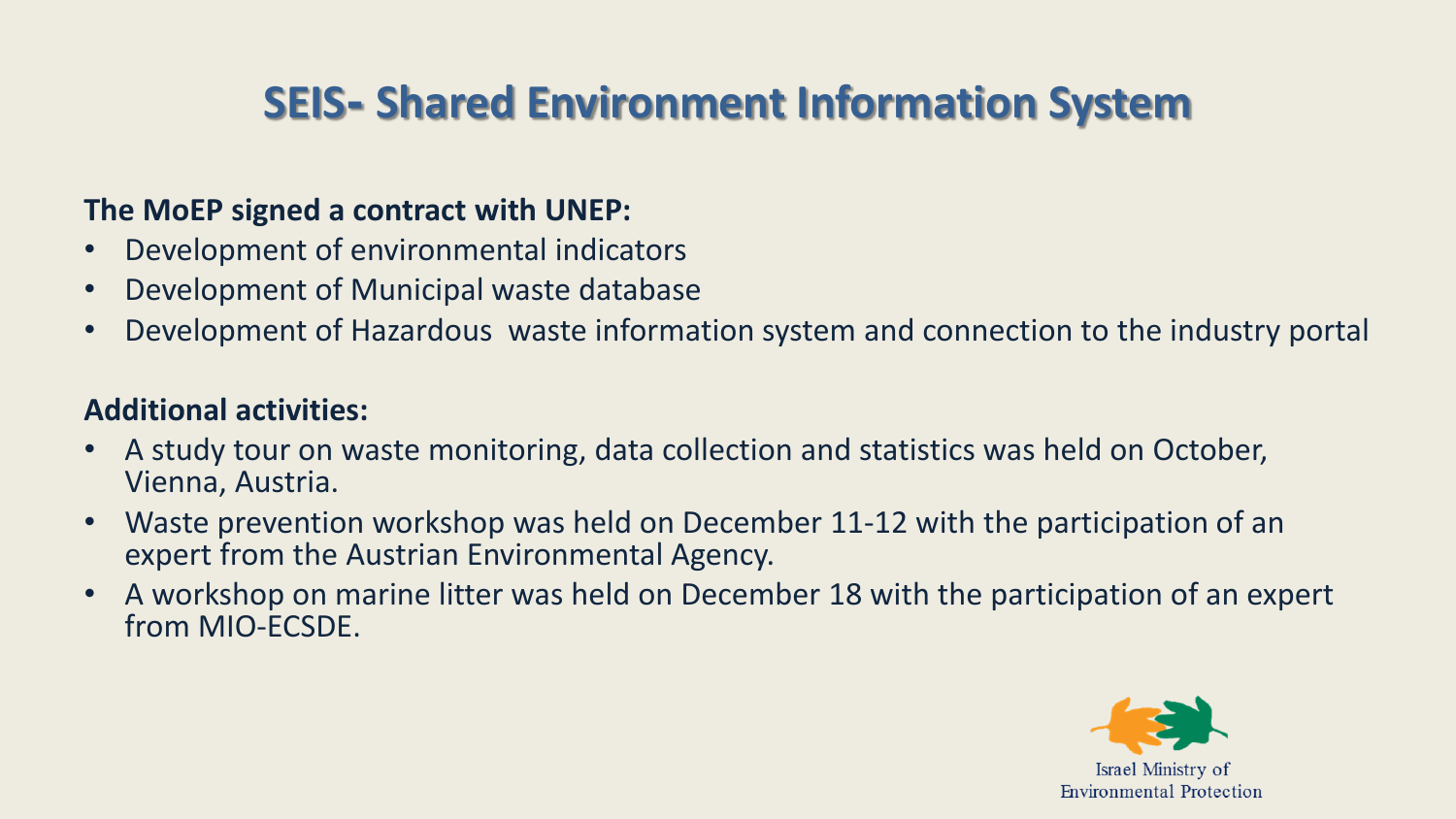

#### הזמנה **INVITATION**

היחידה הארצית להגנת הסביבה הימית ולשכת המדענית הראשית במשרד להגנת הסביבה. מזמינים אתכם לסדנא בנושא The Ministry of Environmental Protection Invites you to a workshop

### פסולת ימית **MARINE LITTER**

Ender Environment Information System) SEIS במסגרת פרויקט in the framework of the SEIS Project (Shared Environment Information System)

> | שלישי | י' טבת התשע"ט | 18.12.2018 | רמת אפעל Tuesday | December 18th 2018 | Rmat Efal

> > הרשמה בקישור >>

#### **AGENDA**

08:30 Gathering 09:00 Opening

#### **Session I**

**Clean Coast Program, Achievements,** Opportunities for the coming three year

- 09:15 Clean Coast Program The Marine Environment Protection Division, The Ministry of Environmental Protection
- 10:00 Success stories Local Authorities
- 10:45 Coffee break
- 11:00 Ways to reduce pollution from marine litter - global experience Thomie Vlachogianni MIO-ECSDE 12:30 Discussion
- 13:00 Lunch

#### **Session II**

#### **Marine Litter Assessment**

- 14:00 Marine litter monitoring Thomie Vlachogianni MIO-ECSDE 15:00 Marine litter monitoring program in Israel
- 15:30 Discussion and summary 16:00 End

#### בתוכנית

08:30 התכנסות 09:00 דברי פתיחה

#### מושב א׳

תכנית חוף נקי הישגים והזדמנויות לשנים הקרובות 09:15 תכנית חוף נקי

היחידה הארצית להגנת הסביבה הימית, המשרד להגנת הסביבה

10:00 3 סיפורי הצלחה של הרשויות החופיות 10:45 הפסקת קפה

- 11:00 דרכים להפחתת פסולת ימית -
- ניסיון בינלאומי, טומי ולשוגיאני, MIO-ECSDE "ההרצאה תינתן באנגלית **II'T 12:30**

13:00 ארוחת צהריים

#### מושב ב'

ההערכה של כמות הפסולת ימית 14:00 ניטור פסולת ימית

טומי ולשוגיאני, MIO-ECSDE "ההרצאה תינתו באנגלית 15:00 תכנית ניטור הפסולת בישראל 15:30 דיון וסכום 16:00 סיום